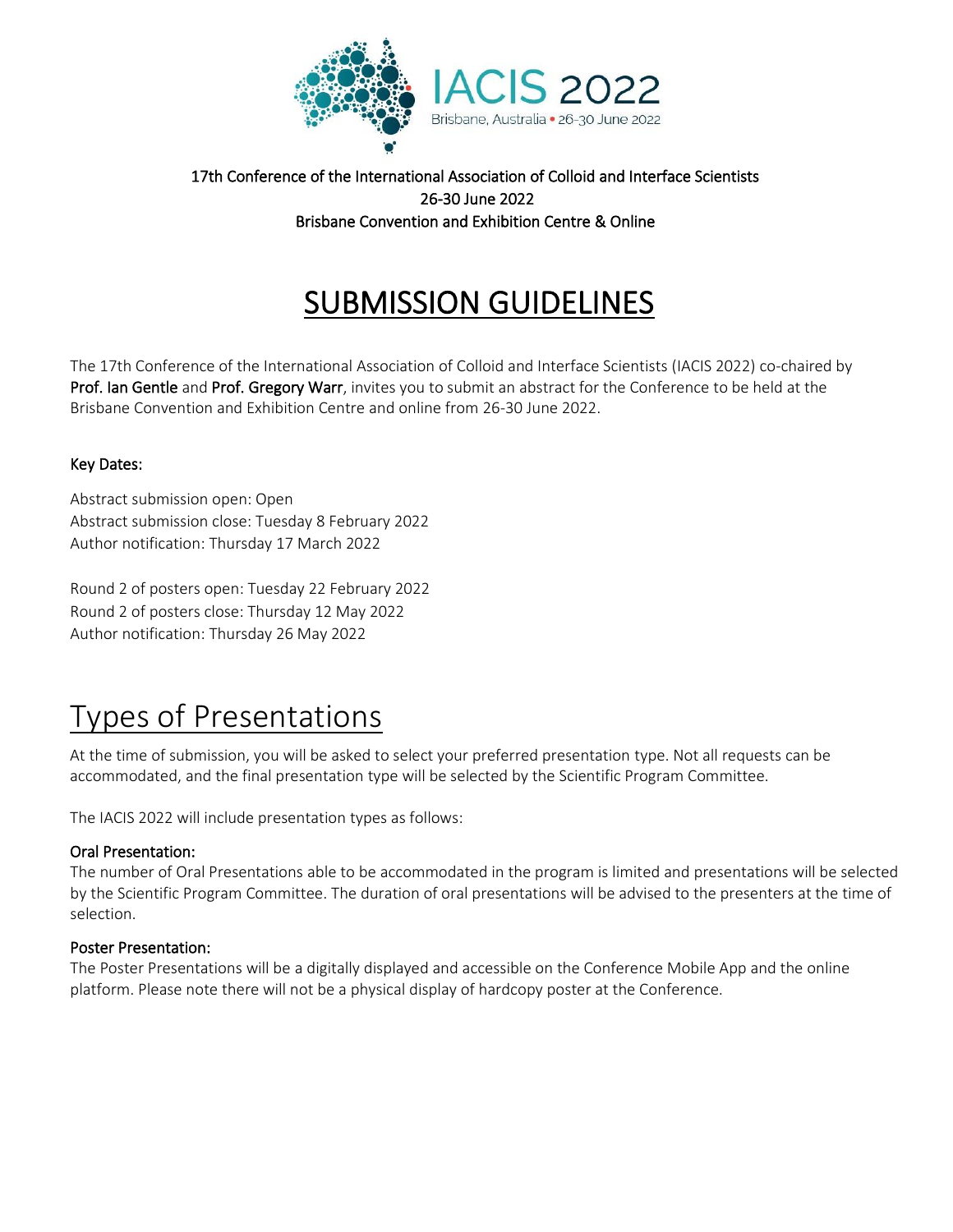

### **Themes**

- Hydrocolloids & Polymer Colloids
- Droplets, Bubbles and Wetting
- Interfacial Dynamics and Lubrication
- Bio-Inspired Systems and Bio-Interfaces
- Surface Forces and Hydrophobicity in Particle Interactions
- Interfacial Phenomena in Energy Materials
- Environmental Colloid and Interface Science
- Amphiphilic and Supramolecular Assemblies
- Catalysis and Surface Reactions
- Colloid and Interface Science of Viruses
- Frontiers of Colloid, Interface and Surface Science

We welcome theoretical and experimental studies ranging from fundamental through to applied aspects of colloid and interface science for each theme.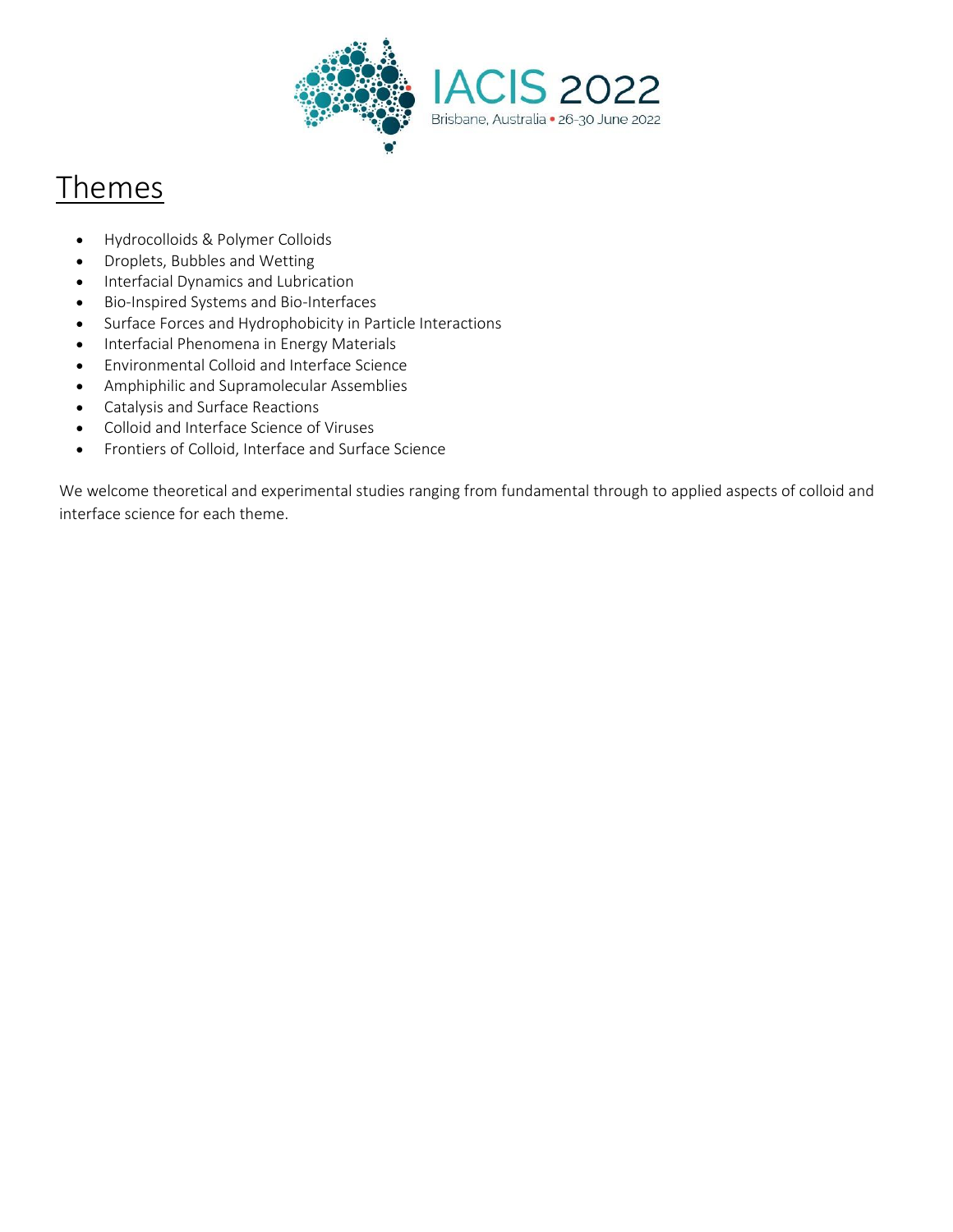

## Creating an author account

Step 1: Click the 'Submit Abstract' button on the website.

Step 2: You will be directed to the submission site to create an author account. Once an account is created, please verify the account by clicking on the link provided via the account verification email sent to your nominated email address. Please check your 'junk folder' if not received.

Step 3: Log in to your account after it has been verified using your email address as username, and your nominated password. Please complete your user profile by selecting 'Edit My Profile' prior to submitting your abstract. Do note that your photo and biography will be displayed in the Conference program if selected for presentation, thus please include relevant details you wish to be included.



Step 4: Click on the 'Submit Abstract' button to begin submitting your submission.

#### Questions?

Please direct any questions to the IACIS 2022 Conference Managers jacis2022@arinex.com.au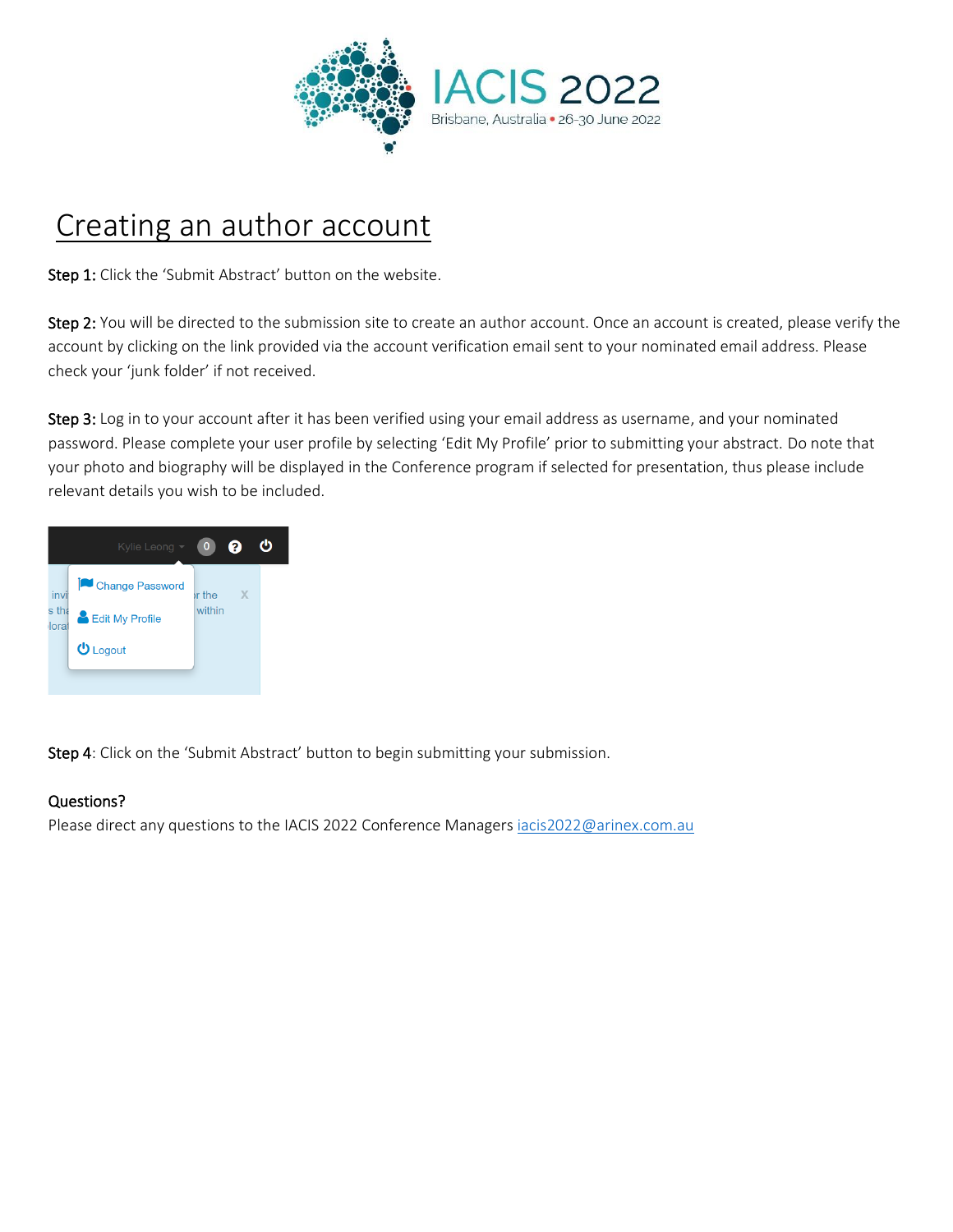

### Preparing your abstract submission

All abstracts must be submitted online via the [online submission portal.](https://iacis2021-c10000.eorganiser.com.au/)

#### Important Submission Elements

- 1. Themes: All abstracts must be submitted under one of the themes listed above. The organisers reserve the right to move presentations into different themes in order to balance the overall program.
- 2. Abstract Title: Type the title of your abstract in the 'Abstract Title' field. Abstract titles are limited to 20 words or less.
- 3. Abstract Text: Upload the body of your abstract in doc. or docx. format. All abstracts should be 300 words or less. Do not include your title or authors in the abstract text — these items will be collected separately. Tables/graphics and references in ACS format can be included but the text of abstract must be no longer than one page.
- 4. Co-authors: Each co-author should be added separately to the submission to ensure proper listing. Enter title, first (given) name, last (family/surname) name, email address, institution/affiliation and country for each author. Please do not list the department/branch in the institution/affiliation field. One person must be identified as the presenting author. IACIS 2022 will only correspond with the presenting author so please ensure all contact details are correct. The order of the authors may be modified at any time prior to the submission deadline of Tuesday 8 February 2022.
- 5. Presenter Biography: A short biography up to 100 words and photo of the presenter should be provided and will be displayed in the Conference program and website if selected for presentation.
- 6. Complete all other fields, noting those labelled with a (\*) symbol must be filled.
- 7. There are no specific requirements regarding structure of the abstract.

#### RULES AND GUIDELINES

- 1. Full registering authors may submit up to a maximum of one abstract as the presenting author but can be coauthors on multiple abstracts.
- 2. Abstracts must be submitted via the online abstract submission site. Photocopies, posted or emailed abstracts will not be accepted.
- 3. You must receive the approval of all co-authors before including their names on the abstract.
- 4. All Submissions will be reviewed after Tuesday 8 February 2022. Presenters are not permitted to modify their submissions after this date.
- 5. You may withdraw your submission at any time without notifying IACIS 2022 until Tuesday 8 February 2022 through the submission portal. Submissions withdrawn after Tuesday 8 February 2022, must be withdrawn using the 'Contact Conference Manager' function via the submission portal. Requests not submitted via the portal will not be considered.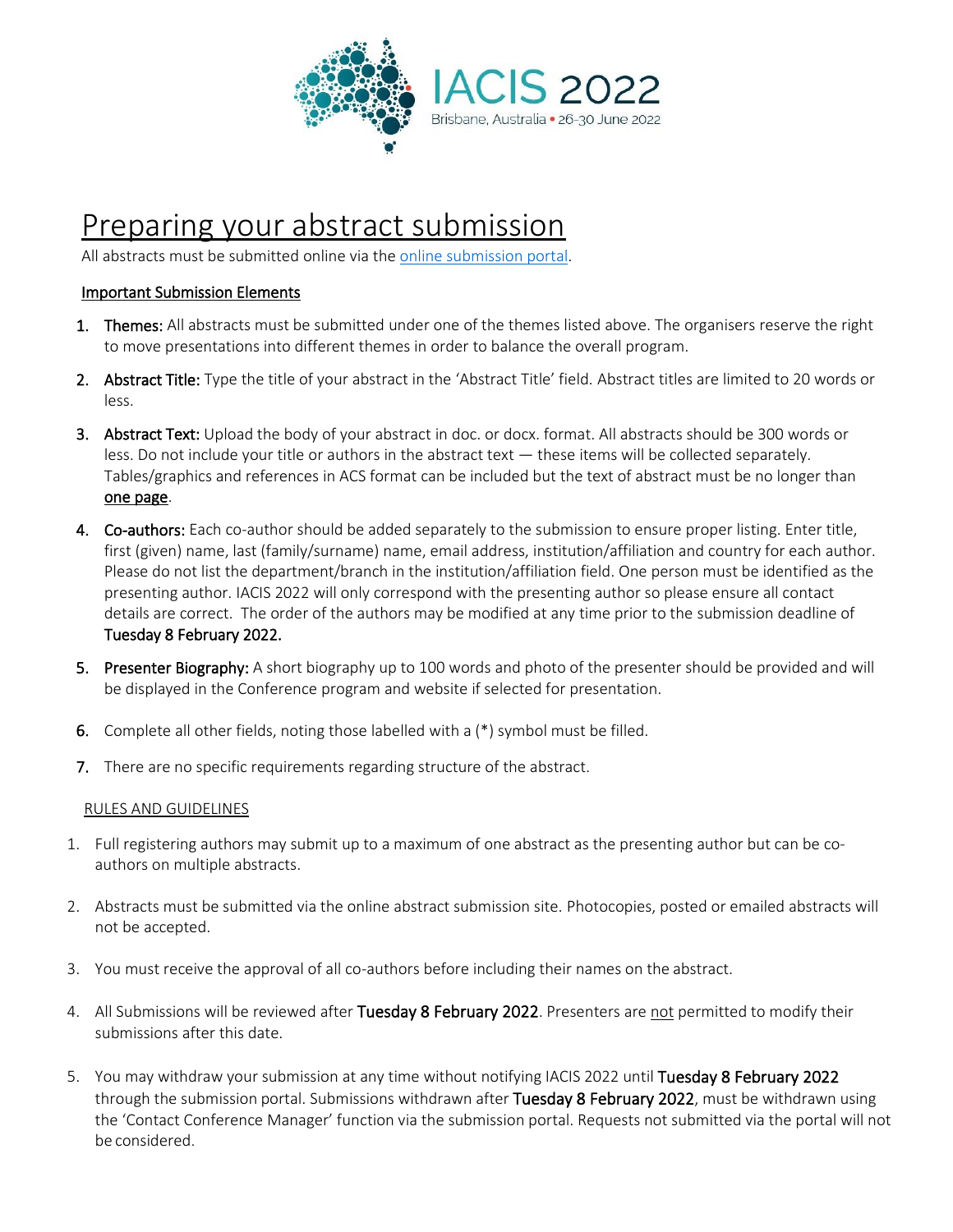

### Presenter Agreement

All presenters must agree to the following conditions when submitting an abstract:

- 1. Abstracts will be made available in the Conference program to Conference participants only.
- 2. The correctness of the abstracts is the responsibility of the authors. The Conference Managers will not edit the article although the submissions will go through a review process for paper selection purposes.
- 3. As a commitment to attend and support the Conference, the presenters of the accepted abstracts are expected to register and pay either for the full Conference Program or the day of their presentation, before Monday 28 March 2022 (a reminder will be sent to authors). Failure to register by this date may result in submitted abstracts being removed from the program.
- 4. The preparation and supply of any handouts or other materials used in any presentation will be the responsibility of the presenter(s).
- 5. All costs to attend the Conference including registration, travel and accommodation are to be met by the presenters.

The Conference Organising and Scientific Program Committees recognise the time and effort it takes for authors to prepare abstracts, however, we encourage your early submission of your intention to present at IACIS 2022. This will provide the Scientific Program Committee with the ability to determine a preliminary program and promote it to our intended delegates. The Conference Organising and Scientific Program Committees are looking forward to presenting a technically strong program for the IACIS 2022 and welcomes you, the contributor, to assist in achieving this aim.

## Author Notification

Authors will be notified by Thursday 17 March 2022 should their abstract be accepted or otherwise.